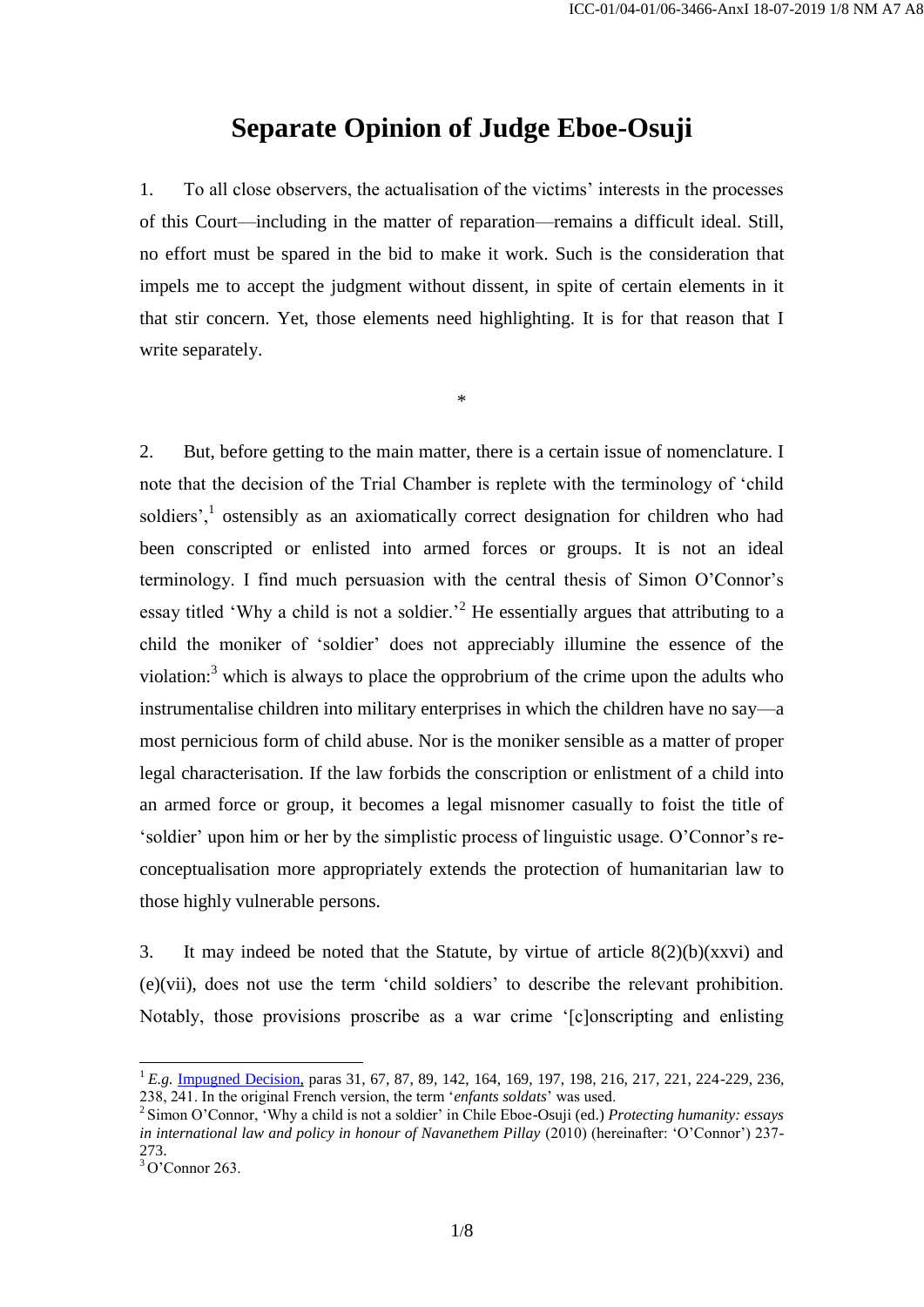children under the age of fifteen years into [...] armed forces or using them to participate actively in hostilities.' When the attraction of catchy monikers runs the risk of refracting ready emotional understanding of odious crimes, it is much better to use statutory designations, though prosaic, that describe the crime more accurately. In the circumstances, 'children [criminally] conscripted or enlisted into armed forces or groups and used to participate actively in hostilities'—which approximates the statutory language and tenor—is a more appropriate terminology than to call them 'child soldiers'.

\*\* 4. Turning now to the substantive matter of this opinion, I concur with my esteemed colleagues that amongst the 'rights' protected in rule 97(3) of the Rules is the right of a convicted person to have reasonable opportunity to know and confront the allegations levelled against him by potential victims.<sup>4</sup> The law protects this right as part of its due processes. But, the right must be made meaningful: notably in the sense that the primary burden rests with the party claiming relief to demonstrate that the allegations are true.

5. At the same time, I recognise the practical challenges arising from the cases brought before this Court. They typically involve crimes that affect a multitude of victims. The resulting volume of evidence capable of supporting victims' claims is often copious. There is no doubt, then, that these situations of mass criminality call for good sense—even flexibility—in the procedures employed to assess the claims. Flexibility has certainly been overarching in this case.

6. I accept that in the particular circumstances of this case, reparation could take the *collective* approach, in hopes of slaking at least the thirst for justice on the part of all of the potential victims:<sup>5</sup> for all too often, justice itself is incapable of making victims whole again. Indeed, where harm was suffered on a collective basis—such as

 $\overline{a}$ 

<sup>&</sup>lt;sup>4</sup> See [Today's Judgment of the Appeals Chamber,](http://www.legal-tools.org/doc/7ec94f/) paras 248, 256. I acknowledge that this finding is made in the judgment only in response to the relatively narrow issue raised under Mr Lubanga's third ground of appeal; that is, whether certain names and other identifying information may be redacted from victims' applications for reparation when transmitted to the convicted person. *See also [Lubanga](http://www.legal-tools.org/doc/df2804/)*  [Amended Reparations Order,](http://www.legal-tools.org/doc/df2804/) para 49.

[Impugned Decision,](http://www.legal-tools.org/doc/96a7c5/) paras 192-194, 288.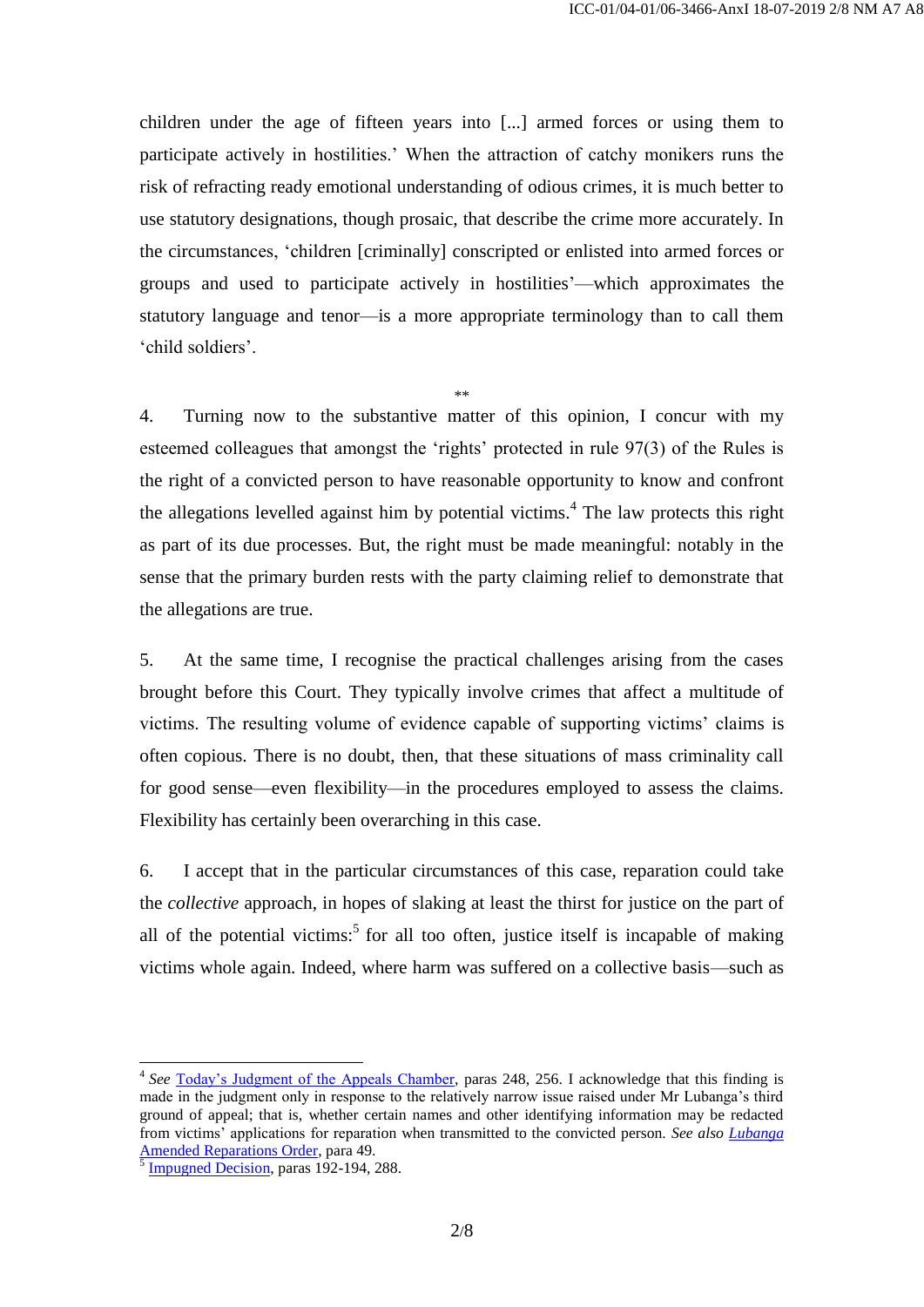where a cultural monument was damaged or destroyed during war—the collective approach to reparation would be the most appropriate.<sup>6</sup>

7. However, it is my view that reparation could also be achieved through the *individualised* approach—and that all efforts must be exhausted in that direction before resorting to the *collective* approach—where harm was suffered on an *individualised* basis. In those circumstances, it would be preferable for the Trial Chamber to assess victims' eligibility before it sets the amount of the convicted person's liability for reparation. As a matter of legal practice and precedent, this makes more sense. For, generally speaking, the most compelling evidence concerning the harm that a victim has suffered (for purposes of punitive responsibility) is the evidence submitted by that victim to prove harm (for purposes of reparation). The Trial Chamber would then assess such evidence, thus better enabling it to make proper findings as to the total number of eligible victims. This finding would, in turn, directly underlie the Trial Chamber's determination of the scope and extent of harm and the resulting cost to repair that harm.<sup>7</sup> To reverse the process would amount, in a manner of speaking, to an awkward approach that puts the proverbial cart before the horse.

8. But, more fundamentally, as a matter of law, following the correct approach (where the Trial Chamber's assessment of victims' eligibility takes place before it sets the amount of the convicted person's liability) would preserve the convicted person's internationally recognised due process right<sup>8</sup> to a meaningful opportunity to challenge the reparation claims in a way that would have an impact on the final reparation award. Moreover, such an approach, whereby an order of the Trial Chamber would set out the eligible victims, gives meaning to both the victims' and convicted person's right to seise the Appeals Chamber of an appeal, in an orderly way, under article 82(4) of the Statute in relation to the eligibility assessment.

 $\overline{a}$ 

 $6$  This does not exclude the possibility that such damage may, in some cases, also give rise to harm suffered on both a collective *and* individual basis.

<sup>7</sup> *See Katanga* [Judgment on Reparations,](http://www.legal-tools.org/doc/0a95b7/) para 72.

<sup>&</sup>lt;sup>8</sup> See <u>UN Basic Principles on the Right to Reparation (2005)</u>, article 27, stating, '[n]othing in this document is to be construed as derogating from internationally or nationally protected rights of others, in particular the right of an accused person to benefit from applicable standards of due process'.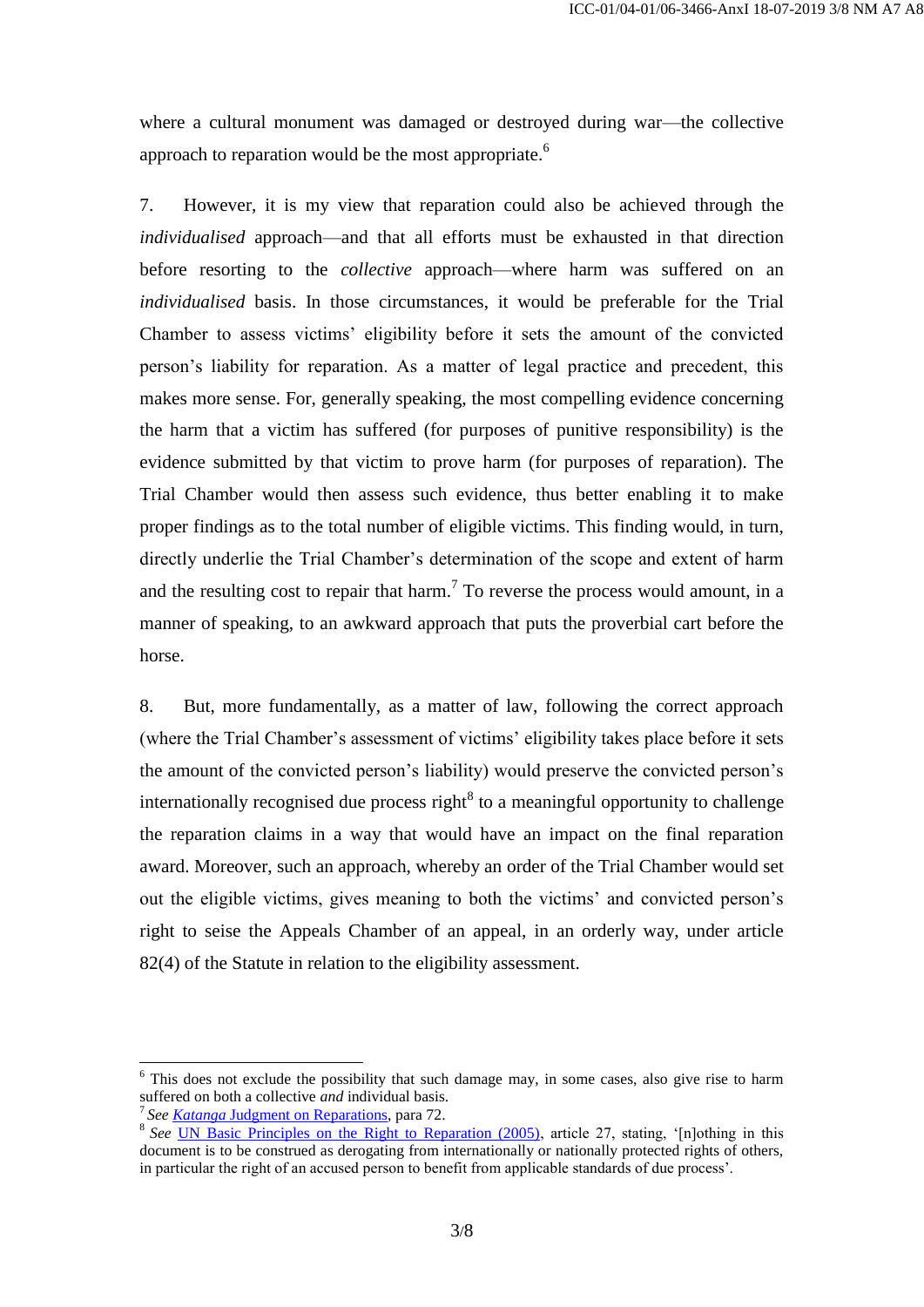9. Our judgment today gives an ostensibly 'victim-friendly' reading to the Court's statutory framework. Without more, there may be nothing wrong with that approach, as long as rights of convicted persons are respected, as required by international standards.<sup>9</sup> But, difficulty arises when Trial Chambers are permitted to make reparation awards against convicted persons for the benefit of unidentified persons who have not yet requested, or who may never request, reparation. It thus raises a question whether this approach is truly 'victim-friendly' or only so in appearance. Given that one of the important features of this Court's processes is that victims may express their views and concerns, I favour a system that properly gives meaning to (and promotes) the participation of victims in the judicial assessment of reparation. Victims should be consulted individually for a fuller appraisal of the harm they suffered individually and what would be commensurate reparation for them. The final order should fully acknowledge their victimhood with supportive factual findings. Indeed, one of the primary purposes of reparation under international law is to allow victims' stories to be told and their individual suffering to be recognised in the form of a reparation order.<sup>10</sup> In the face of individual harm, justice should not be based merely on convenient statistical approximations.

10. I commend the Trial Chamber in this case for attempting to repair the full extent of the harm. However, as explained above, one must not lose sight of the fact that the assessment of reparation pursuant to article 75 of the Statute is a judicial process.<sup>11</sup> Factual findings must be based upon solid evidence, particular to those victims to whom a convicted person is held liable to make reparation. In this regard, I question whether the documentary evidence relied upon is sufficient to allow Mr Lubanga to contest the eligibility of individual victims in a meaningful way. Of further concern is that the Trial Chamber did not perform an assessment of the evidence to determine whether any of the 'hundreds and possibly thousands more victims' is a natural

<sup>1</sup> <sup>9</sup> See <u>UN Basic Principles on the Right to Reparation (2005)</u>, article 27.

<sup>10</sup> *See <u>[Kaing Guek Eav](http://www.legal-tools.org/doc/681bad/)</u>* Appeal Judgment, para 661, referring to the importance of 'victims' identification and individual recognition in the final judgment'.

<sup>&</sup>lt;sup>11</sup> I recall that the Appeals Chamber previously determined in this case that it is 'beyond question that a person subject to an order of a court of law must know the precise extent of his or her obligations arising from that court order, particularly in light of the corresponding right to effectively appeal such an order, and that the extent of those obligations must be determined by a court in a judicial process' (*Lubanga* [Appeals Judgment on Reparations,](http://www.legal-tools.org/doc/c3fc9d/) para. 237).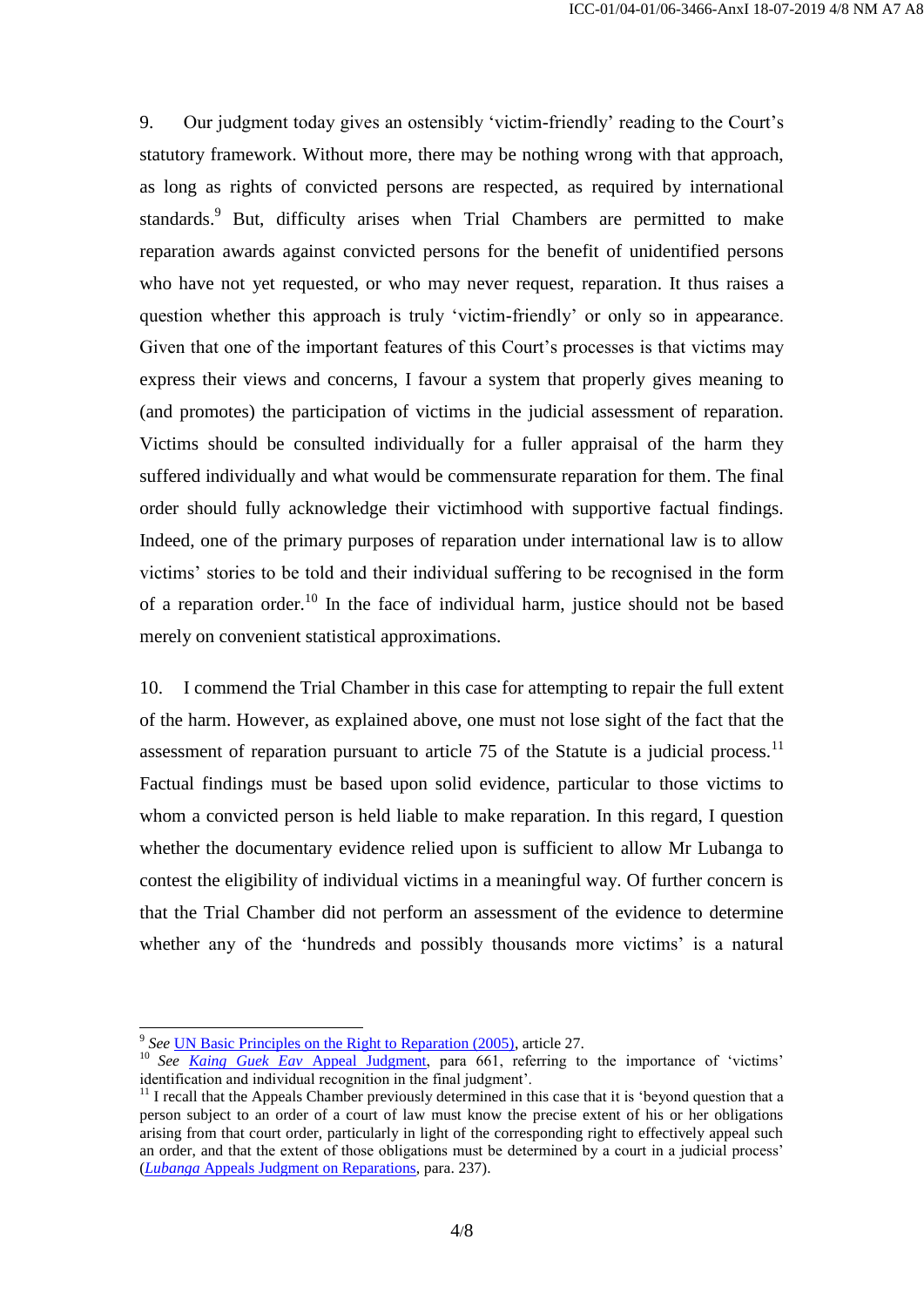person who truly suffered harm as a result of the crimes of which Mr Lubanga was convicted, in accordance with rule  $85(a)$  of the Rules.<sup>12</sup>

11. To conclude this point, there is the concern that confirming the decision to fix Mr Lubanga's liability at US\$ 6 600 000 in respect of 'any other victims who may be identified',  $^{13}$  but who remained unidentified at the time of the order, may improperly detract from due process and set an undesirable precedent as to what may be permitted under the guise of a 'collective' approach to reparation. More generally, I worry that, in confirming the Impugned Decision, today's judgment may readily lend itself to the reading that a decision that collective reparation is more appropriate may permit a Trial Chamber to avoid the usual procedures for proof of individual claims. I urge caution in resorting to such an approach in future cases.

12. In making this point, I recognise that the Trial Chamber, in its discretion, opted to defer the assessment of individual eligibility of the 'hundreds and possibly thousands more victims' to a later stage, and to issue the reparation award against Mr Lubanga before that assessment. However, while trial chambers should have a reasonable margin of appreciation in assessing reparation, it must be emphasised that such margins are also reasonably constrained by the requirements of due process of the law in which defendants also have rights that must be respected. It does distort the idea of the burden of proof, if a convicted person is held liable for reparation in favour of a victim before that victim has proved his or her eligibility. The procedure for the demonstration of eligibility should be the natural and logical antecedent to the reparation award.<sup>14</sup>

13. Of course, there may be many more victims of Mr Lubanga's crimes than those who came forward at the reparation stage. The Trial Chamber correctly noted this fact

1

<sup>&</sup>lt;sup>12</sup> See Lubanga [Appeals Judgment on Reparations,](http://www.legal-tools.org/doc/c3fc9d/) paras 211-215, finding an error in the use of 'broad formulations' that 'may lead to the inclusion of persons who do not meet the above-mentioned criteria and would be inconsistent with rule 85 (a) of the [Rules]'.

 $13 \underline{\text{Impugned Decision}}$ , p 111.

<sup>&</sup>lt;sup>14</sup> I recall the Appeals Chamber's pronouncement in this case that, '[i]n the reparation proceedings, the applicant shall provide sufficient proof of the causal link between the crime and the harm suffered' (*Lubanga* [Appeal Judgment on Reparations,](http://www.legal-tools.org/doc/c3fc9d/) para 81; *See also Lubanga* [Amended Reparations Order,](http://www.legal-tools.org/doc/df2804/) paras 22 and 57). This principle was not expressly limited only to individual reparation. Moreover, I note that this is consistent with the approach taken in *Katanga*, where all of the victims who were granted collective reparation provided documents proving their eligibility (Trial Chamber II, ['Order for](http://www.legal-tools.org/doc/63d36d/)  [Reparations pursuant to Article 75 of the Statute'](http://www.legal-tools.org/doc/63d36d/), 24 March 2017, ICC-01/04-01/07-3728-tENG, paras 45, 71-73).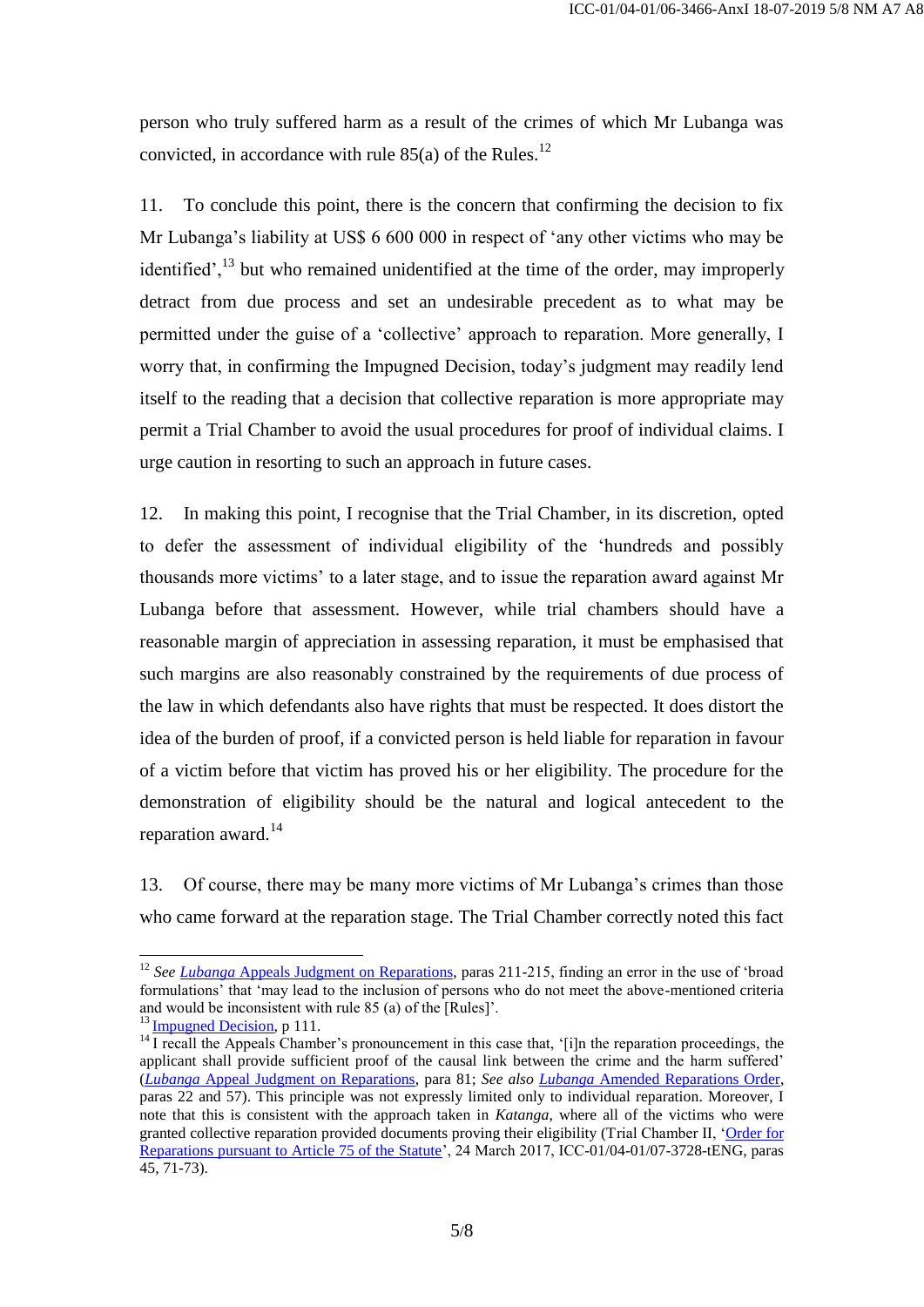in the Impugned Decision.<sup>15</sup> I further recall that a trial chamber is given the mandate to 'determine the scope and extent of any damage, loss and injury'.<sup>16</sup> However, it is not the role of a reparation chamber to guess as to the number of potentially eligible victims.<sup>17</sup> If, in its inquiry, a reparation chamber determines, as it did in this case,  $18$ that the number of potential victims who did not make requests is not ascertainable, then the litigation in respect of those victims may need to be brought to an end in a reasonable way—as a necessary feature of individual criminal responsibility. But, as explained below, this does not mean that that subsequently identified victims are left without remedy in the manner of reparation.

14. Rather, in situations where a trial chamber considers that there are many potential victims who have not come forward,<sup>19</sup> it may be preferable for the chamber to process the claims of those who have come forward and presented reparation claims. The chamber may then refer the still unidentified victims to the TFV who, through their assistance mandate, may assist victims who will come later. The TFV may use its resources other than those collected from awards for reparation, fines and forfeitures, to fund its mandate to enable victims and their families who have suffered physical, psychological or material harm to receive assistance separately from, and prior to, a conviction by the Court.<sup>20</sup> In successive resolutions, the Assembly of States

-

<sup>&</sup>lt;sup>15</sup> [Impugned Decision,](http://www.legal-tools.org/doc/96a7c5/) para 238.

 $16 \overline{\text{Article } 75}$  (1) of the Statute.

<sup>&</sup>lt;sup>17</sup> See Appeals Chamber, *Situation in Uganda*, "Judgment on the appeals of the Defence against the decisions entitled 'Decision on victims' applications for participation a/0010/06, a/0064/06 to [a/0070/06, a/0081/06, a/0082/06, a/0084/06 to a/0089/06, a/0091/06 to a/0097/06, a/0099/06,](http://www.legal-tools.org/doc/5808c7/)   $a/0100/06$ ,  $a/0102/06$  to  $a/0104/06$ ,  $a/0111/06$ ,  $a/0113/06$  to  $a/0117/06$ ,  $a/0120/06$ ,  $a/0121/06$  and  $a/0123/06$  to  $a/0127/06$ ' of Pre-Trial Chamber II", 23 February 2009, ICC-02/04-179 (OA) and [ICC-](http://www.legal-tools.org/doc/e287c9/)[02/04-01/05-371 \(OA2\),](http://www.legal-tools.org/doc/e287c9/) para. 36, holding that 'it is an essential tenet of the rule of law that judicial decisions must be based on facts established by evidence. Providing evidence to substantiate an allegation is a hallmark of judicial proceedings; courts do not base their decisions on impulse, intuition and conjecture or on mere sympathy or emotion. Such a course would lead to arbitrariness and would be antithetical to the rule of law. When a Pre-Trial Chamber is considering whether an applicant fulfils the criteria of rule 85 (a) of the Rules of Procedure and Evidence because he or she suffered emotional harm as the result of the loss of a family member, it must require proof of the identity of the family member and of his or her relationship with the applicant. The Chamber must be satisfied that the family member existed and that he or she had the requisite relationship with the applicant'. <sup>18</sup> [Impugned Decision,](http://www.legal-tools.org/doc/96a7c5/) paras 232-233.

<sup>&</sup>lt;sup>19</sup> I also note that there are, in this case, other practical considerations justifying reliance on the TFV. Mr Lubanga has been found to be indigent and the TFV has so far elected to complement the reparation award with EUR 3 850 000.

<sup>&</sup>lt;sup>20</sup> Regulations 47-48, 50(a) of the Regulations of the TFV; TFV, ['Public Redacted Version of ICC-](https://www.legal-tools.org/en/doc/4f144e/)[01/04-01/06-2803-Conf-Exp-Trust Fund for Victims' First Report on Reparations'](https://www.legal-tools.org/en/doc/4f144e/), 1 September 2011, ICC-01/04-01/06-2803-Red, para. 121; 'Report to the Assembly of States Parties on the projects and the activities of the Board of Directors of the Trust Fund for Victims for the period 1 July 2017 to 30 June 2018', ICC-ASP/17/14 (2018), p 10.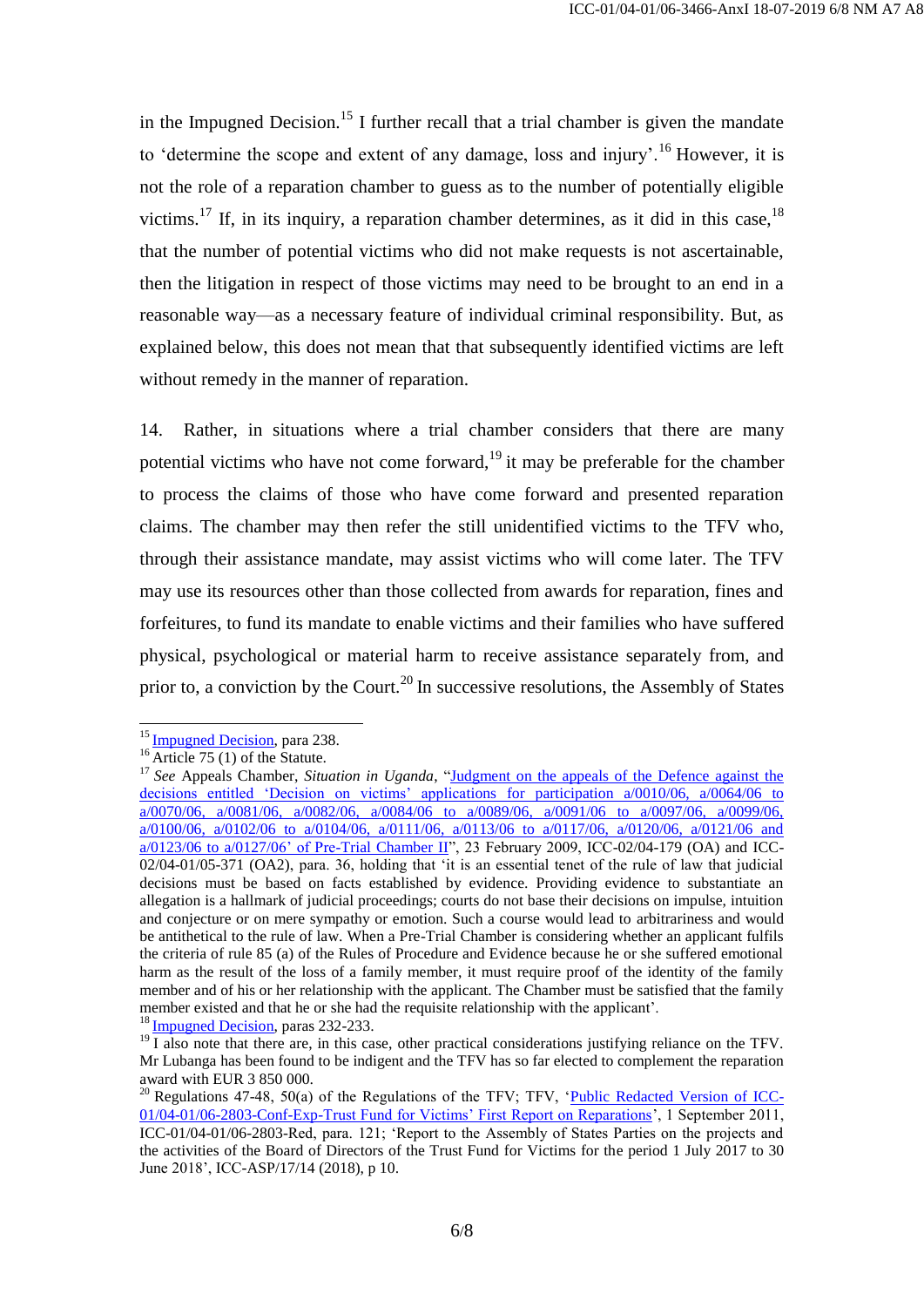Parties has called upon governments, international organisations, individuals, corporations and other entities to contribute voluntarily to the TFV for this purpose.<sup>21</sup>

15. In the same vein, and as I have explained on previous occasions, reparation under the Statute need not depend entirely on conviction.<sup>22</sup> It is certainly correct to require a defendant to pay reparation upon conviction. The same was contemplated to a degree under the statutes of the ICTR<sup>23</sup> and the ICTY.<sup>24</sup> But, that is not the same thing as saying that victims are not entitled to reparation under the more elaborate reparation scheme of the Rome Statute, unless there had been a conviction. I note that the TFV has rightly explained that its 'assistance' mandate operates without prejudice to the guilt or innocence of the person subject to investigation or prosecution.<sup>25</sup> and without prejudice to its other mandate to set aside funds for complementing awards for reparation.<sup>26</sup> As a practical matter, not much will turn on the nomenclature of 'reparation' in contrast to 'assistance'. It is more important that efforts are made to repair the demonstrable harm that victims suffered, notwithstanding the successful apprehension and eventual conviction of the right culprit. Where all value for such repair is placed on a stylised idea of 'reparation', as following conviction, one questions whether many victims will really value such an idea of 'reparation' that follows the conviction of an indigent convict, as opposed to substantive 'assistance' such as the TFV is able to give in the circumstances regardless of the question of conviction.

16. It is notable, in this connection, that the TFV has stated in this case that the measures it will take to repair harm will 'necessarily and genuinely need to include broader communities', and that it may repair harm through its assistance mandate that

-

<sup>21</sup> *See* [ICC-ASP/3/25,](http://www.legal-tools.org/en/doc/832c0b/) Resolution ICC-ASP/3/Res.7 (10 September 2004); [ICC-ASP/6/20,](http://www.legal-tools.org/doc/480f82) Resolution ICC-ASP/6/Res.3 (14 December 2007). *See also* 'Report to the Assembly of States Parties on the projects and the activities of the Board of Directors of the Trust Fund for Victims for the period 1 July 2017 to 30 June 2018', ICC-ASP/17/14 (2018), p 3.

<sup>22</sup> *Prosecutor v. William Samoei Ruto and Joshua Arap Sang*, ['Dissenting Opinion to Decision on the](http://www.legal-tools.org/doc/c9e848/)  [Requests regarding Reparations'](http://www.legal-tools.org/doc/c9e848/), 1 July 2016, ICC-01/09-01/11-2038-Anx, paras 12-13.

See [ICTR Statute,](http://www.legal-tools.org/doc/8732d6/) article 23(3).

<sup>&</sup>lt;sup>24</sup> See [ICTY Statute,](http://www.legal-tools.org/doc/b4f63b/) article 24(3).

<sup>&</sup>lt;sup>25</sup> *E.g.* **TFV, 'Notification by the Board of Directors in accordance with Regulation 50(a) of the** [Regulations of the Trust Fund for Victims of its conclusion to undertake further activities in Uganda'](http://www.legal-tools.org/doc/a0134d/), 19 December 2018, ICC-02/04-229, para 16.

<sup>&</sup>lt;sup>26</sup> TFV, 'Public Redacted Version of ICC-01/04-01/06-2803-Conf-Exp-Trust Fund for Victims' First [Report on Reparations'](http://www.legal-tools.org/doc/4f144e/), 1 September 2011, ICC-01/04-01/06-2803-Red, paras 128-136.